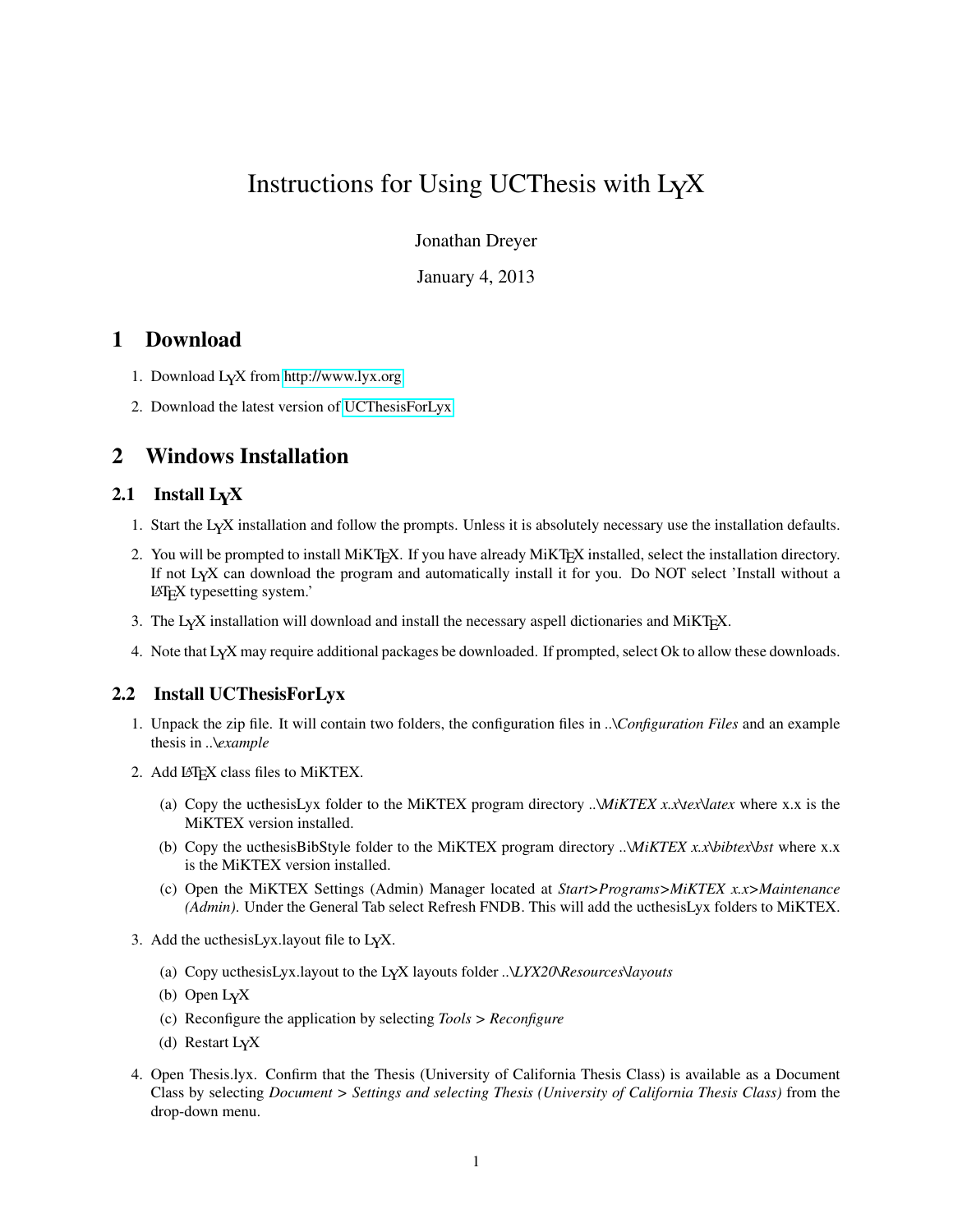# 3 Mac OS Installation

#### 3.1 Install MacT<sub>E</sub>X

Download and install MacT<sub>E</sub>X available at<http://www.tug.org/mactex/>

### 3.2 Install  $L<sub>Y</sub>X$

Download and install the LYX Mac OS binaries from<http://www.lyx.org>

#### 3.3 Install UCThesisForLyx

- 1. Unpack the zip file. It will contain two folders, the configuration files in *..\Configuration Files* and an example thesis in *..\example*
- 2. Copy the ucthesisLyx folder to *~/Library/texmf/tex/latex*
	- (a) Note: In Mac OS Lion the Library folder is hidden by default. It can be accessed by holding down the Option key when clicking the Go menu in Finder- the Library icon will appear as a menu option.
	- (b) Note: If the *~/Library/texmf/tex/latex* directory does not exist, it can be created by entering the following command at terminal mkdir -p ~/Library/texmf/tex/latex
- 3. Copy the ucthesisBibStyle folder to *~/Library/texmf/bibtex/bst*
	- (a) Note: If the *~/Library/texmf/bibtex/bst* directory does not exist, it can be created by entering the following command at terminal mkdir -p ~/Library/texmf*/*bibtex/bst
- 4. Add the ucthesisLyx.layout file to LYX.
	- (a) Copy ucthesisLyx.layout to */Applications/LYX.app/Contents/Resources/layouts*
	- (b) Open LYX
	- (c) Reconfigure the application by selecting *Tools > Reconfigure*
	- (d) Restart LYX

# 4 Upgrading

- 1. If you are upgrading from a previous version of UCThesisForLyx, follow the instructions above, replacing the existing files in ucthesisLyx and ucthesisBibStyle folders with those from the latest version.
- 2. On Windows
	- (a) Open the MiKTEX Settings Manager located at *Start>Programs>MiKTEX x.x>Maintenance (Admin)*. Under the General Tab select Refresh FNDB.
	- (b) Reconfigure LYX by selecting *Tools > Reconfigure* and restarting
- 3. On Mac OS
	- (a) Reconfigure LYX by selecting *Tools > Reconfigure* and restarting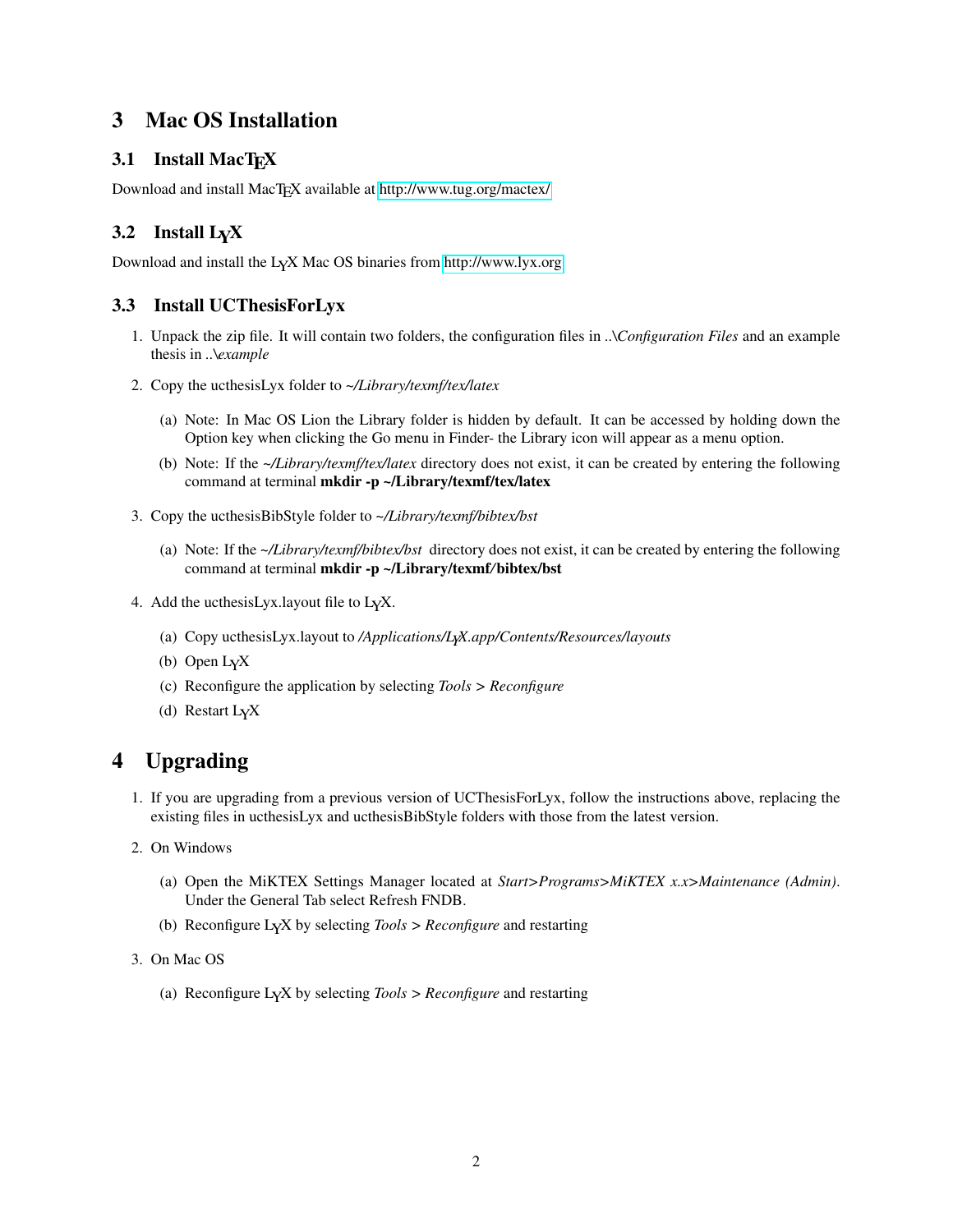#### 5 LYX Thesis Options

Four options can be set under the Document > Settings > Documents Settings panel. If not specified the thesis defaults are 12pt, single spaced, with chapter titles having a separate page, and using the default bibliography style.

- 1. Font Size
	- (a) Available Options: *10pt*, *11pt*, or *12pt*
- 2. Line Spacing: Select either single or double spaced lines.
	- (a) Available Options: *SingleSpaced* or *DoubleSpaced*
- 3. Chapter title: Chapter title appears on separate page from main text
	- (a) Available Options: *ChapterTitleNewPage* or *ChapterTitleSamePage*
- 4. Bibliography style: Set appearance of citations and presentation of references. The format for setting the style is *LYXBibliographyStyle=[BibliographyStyle]*
	- (a) Available Options: *[BibliographyStyle]* can be set to any bibliographic style (.bst) file installed on the system. The default is *UCThesisBibStylePlain*. The following options are available:
		- i. *UCThesisBibStylePlain* Included with UCThesisForLyx. References in bibliography are listed alphabetically.
		- ii. *UCThesisBibStyleUnsrt* Included with UCThesisForLyx. References in bibliography are listed according to their order of appearance within the text.
		- iii. Other bibliography styles, including *nature*, *apalike*, *amsalpha*, etc... are available if installed on your system.

| <b>Document Class</b><br><b>Child Documents</b> | Document class                                                                                 |              |
|-------------------------------------------------|------------------------------------------------------------------------------------------------|--------------|
| <b>Modules</b>                                  | Thesis (University of California Thesis Class)<br>$\blacktriangledown$                         | Local Layout |
| Local Layout                                    |                                                                                                |              |
| Fonts                                           | Class options                                                                                  |              |
| <b>Text Layout</b>                              |                                                                                                |              |
| Page Layout                                     | $\sqrt{}$ Predefined:<br>[No options predefined]                                               |              |
| Page Margins                                    | Custom:<br>12pt, SingleSpaced, ChapterTitleNewPage, LyXBibliographyStyle=UCThesisBibStylePlain |              |
| Language                                        | Ξ                                                                                              |              |
| Colors                                          | Default<br>Graphics driver:<br>$\overline{\phantom{a}}$                                        |              |
| Numbering & TOC                                 |                                                                                                |              |
| Bibliography                                    | Select default master document                                                                 |              |
| Indexes                                         | Master:                                                                                        | Browse       |
| <b>PDF Properties</b>                           |                                                                                                |              |
| <b>Math Options</b>                             | Suppress default date on front page                                                            |              |
| <b>Float Placement</b>                          |                                                                                                |              |
| Listings                                        | Use refstyle (not prettyref) for cross-references                                              |              |
| <b>Bullets</b>                                  |                                                                                                |              |
| <b>Branches</b>                                 | ÷                                                                                              |              |
|                                                 |                                                                                                |              |
| <b>Use Class Defaults</b>                       | Save as Document Defaults                                                                      |              |

#### 6 Installation Support

Additional information can be found online at<http://wiki.lyx.org/Layouts/UCThesis> and [http://www.jdreyer.com/projects/LyX/.](http://www.jdreyer.com/projects/LyX/)